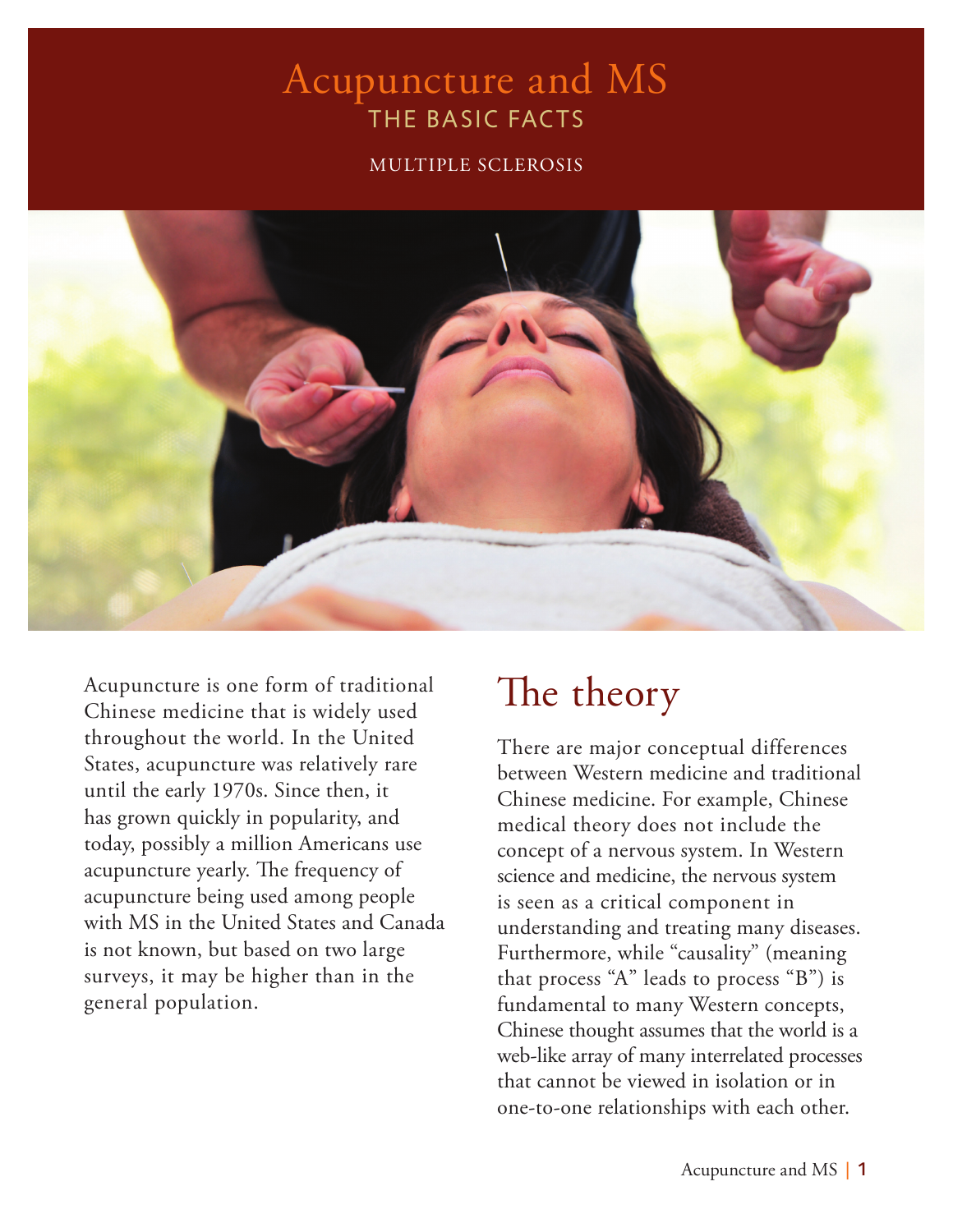Acupuncture, and traditional Chinese medicine generally, is based on a complex theory of body functioning that involves a flow of energy, or "qi," through 14 main pathways, or "meridians," in the body. There is also a balance of opposites known as "yin" and "yang." According to traditional Chinese medicine, disease states are thought to be a consequence of disrupted energy flow and/or imbalances.

Attempts have been made by scientists to explain some of the pain-relieving effects of acupuncture in Western terms. It has been hypothesized that acupuncture may work by altering the levels of chemical messengers in the body. Specifically, acupuncture may release "opioids" that decrease pain. Other hypotheses propose that acupuncture decreases stress or acts as a placebo. (Improvement occurs because the patient strongly believes the treatment is beneficial.)

In one study using a special type of magnetic resonance imaging (MRI), acupuncture at certain sites produced changes in brain activity. These changes, some of which occurred in pain-relevant brain regions, were present during the time in which the pain-relieving effects were present.

In the end, it may be found that multiple processes are involved in acupuncture's pain-relieving effects—or that current Western biological concepts are insufficient to explain the processes.

# The procedure

Acupuncture refers to a group of procedures that involve stimulating specific locations on the skin. Most often, this involves the insertion of thin, solid, metallic needles into points on the body's "meridians". It is believed that this alters the flow of energy and thereby produces improvement. There are approximately 400 acupuncture points, but usually only four to twelve points are used in a single session.

Other methods for stimulating the skin are also used. The acupuncture points can be stimulated by:

- $\blacksquare$  finger pressure, which is known as acupressure or, in Japan, shiatsu
- $\blacksquare$  small heated cups placed on the points ("cupping")
- $\blacksquare$  electroacupuncture, which uses electrically stimulated needles
- $\blacksquare$  "moxibustion" in which smoldering fibers of an herb (Asian mugwort or "moxa") are placed on the points, or used to heat needles after insertion

## Studies in MS

Few clinical studies have been conducted to assess acupuncture effectiveness in people with MS. One preliminary study conducted in Canada evaluated whether acupuncture might improve bladder function in people with MS. This well designed but small study (involving 41 people) suggested that bladder urgency and incontinence might be improved through the use of acupuncture. However, the effect varied depending on the particular acupuncturist performing the procedure.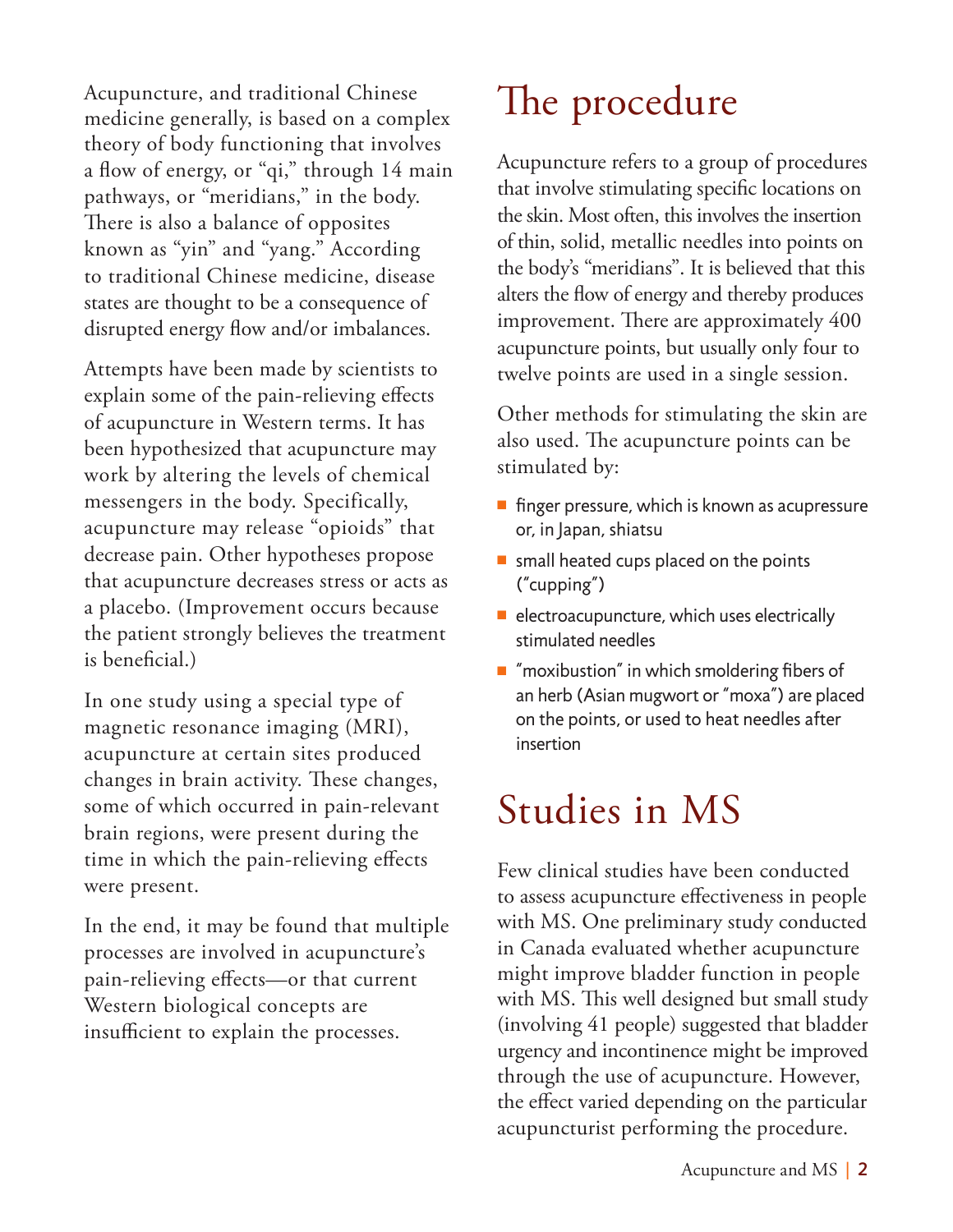Several other reported trials of acupuncturein MS involved very small numbers of people and were not well designed. It is difficult to draw any conclusions based on those studies.

Two large surveys—one in the United States and one in Canada—have been conducted involving people with MS and acupuncture. Although the results of surveys are not as convincing as those from clinical trials, they are an important method for generating ideas for further research. The preliminary findings of both studies are similar. In each, 20–25% of the respondents who said they have MS had tried acupuncture, and 10–15% of those who tried it indicated that they planned to continue using it. In both surveys, pain, spasticity, and numbness or tingling were among the symptoms most frequently reported to be improved. Other symptoms that were frequently reported to be improved by acupuncture included fatigue, depression, anxiety, and bowel or bladder function.

## Studies in people *without* MS

A large number of studies have assessed acupuncture for other medical conditions. To evaluate these studies in an objective manner, the National Institutes of Health (NIH), created a 12-member panel in 1997. Based on research data and clinical experience, the panel concluded that acupuncture is a reasonable treatment option for stroke rehabilitation, headaches, and pain (including facial pain, low back pain, and neck pain). Other studies suggested there were acupuncture-related improvements in anxiety, depression, dizziness, and urinary difficulties.

It is important to remember that people in these studies did not have MS. It cannot be assumed that these same effects would be experienced by people who **do** have MS.

### Effects on the immune system

It is important for people with MS to ask if acupuncture has an effect on the immune system, since inflammation and MS attacks are associated with certain overactive immune functions. At this time, however, the issue is not well understood. Studies focusing on acupuncture's effects on the immune system have been done in people with several forms of cancer and rheumatoid arthritis. Acupuncture has been associated variously with stimulating, inhibiting, and having no effect at all on the immune system. Due to these mixed results, further studies are needed.

## Risks and side effects

In general, acupuncture is a very well tolerated procedure, especially when performed by a well-trained acupuncturist. The NIH panel that evaluated acupuncture stated, "The occurrence of adverse events … has been documented to be extremely low." The panel concluded that acupuncture was,"remarkably safe with fewer side effects than many wellestablished therapies."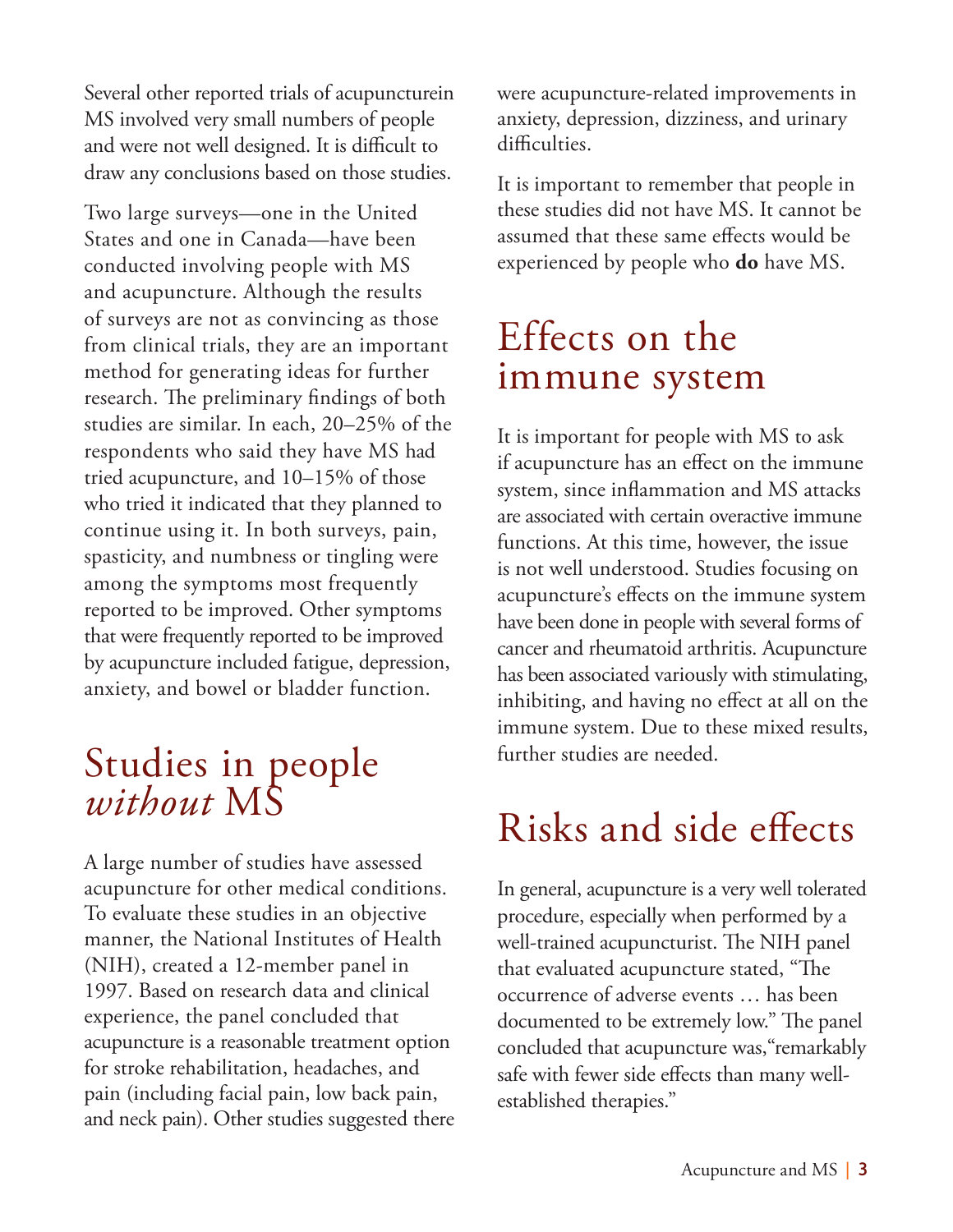Over a 20-year time period, only 216 serious acupuncture complications have been reported worldwide. Serious complications, such as puncturing a lung, were associated with acupuncturists who were poorly trained.

There are other rare risks. To avoid hepatitis or AIDS, sterile disposable needles should be used. People with heart valves that are damaged or prosthetic should probably not be treated with acupuncture to avoid the risk of infection. People who take blood-thinning medication (warfarin or Coumadin®) may occasionally experience bruising or, more rarely, bleeding complications. Electro-acupuncture may produce heart rhythm abnormalities in people with pacemakers, and the fumes from moxibustion may worsen breathing in people with asthma.

## Practical information

Acupuncture is usually done once or twice weekly. Sessions typically cost \$45–\$100. The length of time required for a course of treatment varies. If a beneficial response occurs, it should usually be noted after six to ten sessions. The length of a complete course of treatment depends on the specific symptoms and the underlying disease. For MS and other chronic diseases, a longer treatment course may be necessary.

In the United States, there are approximately 30,000 licensed acupuncturists. There are 3,000 acupuncturists who have M.D. or D.O. training. Organizations that can be helpful in obtaining information about acupuncture and locating a trained acupuncturist include:

- $\blacksquare$  American Academy of Medical Acupuncture **www.medicalacupuncture.org**; 310-364-0193
- $\blacksquare$  The American Academy of Acupuncture and Oriental Medicine **www.aaaom.edu;** 651-631-0204
- $\blacksquare$  National Certifi cation Commission for Acupuncture and Oriental Medicine **www.nccaom.org**; 904-598-1005

## Acupuncture combined with other asian therapies

Traditional Chinese medicine includes Chinese herbal medicine, qi gong, lifestyle advice, t'ai chi and exercise, as well as acupuncture.

There are several important considerations regarding Chinese herbal medicine or, indeed, any type of herbal therapy. Chinese herbal medicine involves treatment with complex mixtures of many different herbs. There may be significant variability in the quality and composition of these preparations. Some chemical compounds in the herbs may be toxic or may interact with prescription medications. The safety of these herbal preparations in people with MS has never been extensively studied.

It is known that some of the herbs used in herbal medicine stimulate the immune system, which, theoretically, may be harmful to people with MS. Some of these potentially harmful, immune-stimulating herbs include: Asian ginseng (*Panax ginseng*), dong quai (*Angelica sinensis*), astragalus (*Astragalus membranaceus*), coix, Epimedium sagittatum,